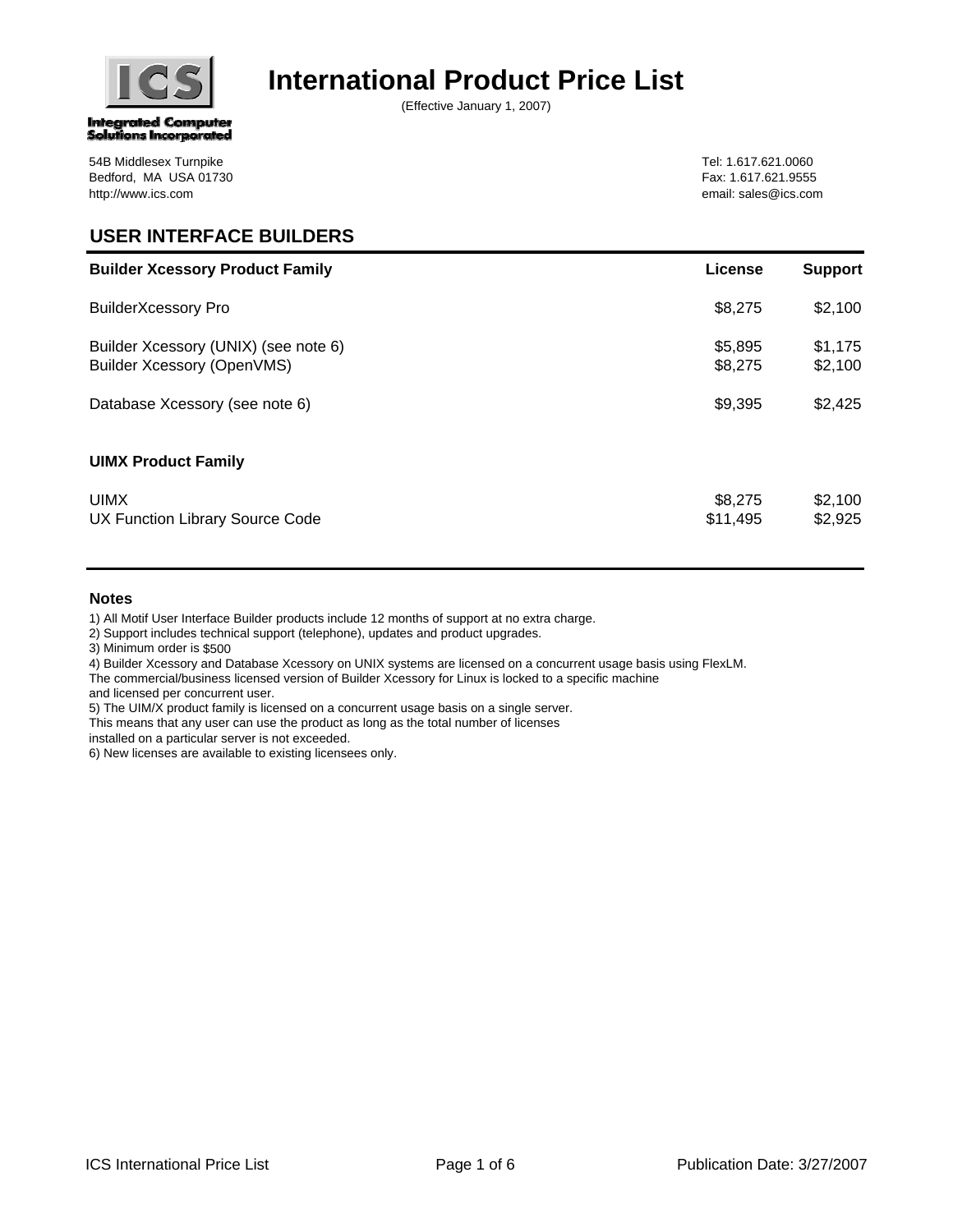

# **International Product Price List**

(Effective January 1, 2007)

Tel: 1.617.621.0060 Fax: 1.617.621.9555 email: sales@ics.com

### 54B Middlesex Turnpike Bedford, MA USA 01730 http://www.ics.com

## **ICS WIDGET SETS - 32 Bit Versions**

| EnhancementPak PRO<br>EnhancementPak PRO Group License (up to 10 developers) | <b>License</b><br>\$7,995<br>\$29,995 | <b>Support</b><br>\$1,995<br>\$8,395 |
|------------------------------------------------------------------------------|---------------------------------------|--------------------------------------|
| EnhancementPak (see note 6)                                                  | \$4,020                               | \$1,000                              |
| EditTable                                                                    | \$3,040                               | \$775                                |
| ChartObject                                                                  | \$3,040                               | \$775                                |
| EditTable/64 and ChartObject/64                                              | \$5,170                               | \$1,295                              |
| ViewKit (see note 6)                                                         | \$3,040                               | \$775                                |

### **Notes**

1) All ICS Widget products include 12 months of support at no extra charge.

2) Please confirm need for either a 32 or 64 bits version. 32 and 64 bit versions are sold as separate products.

3) Support includes technical support (telephone), updates and product upgrades.

4) Minimum order is \$500

5) All ICS Widget products are licensed per developer per platform.

6) New licenses are available to existing licensees only.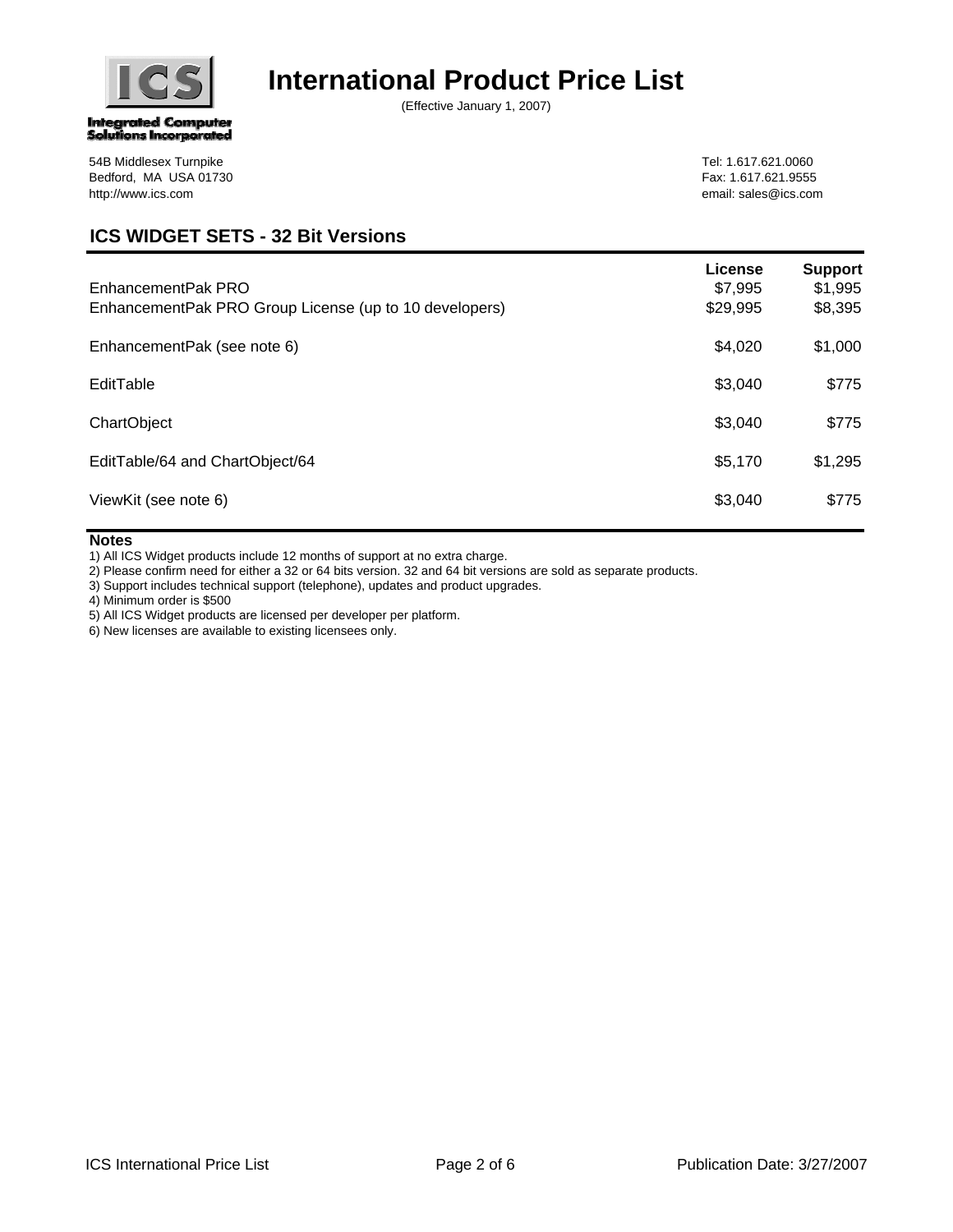

# **International Product Price List**

(Effective January 1, 2007)

Tel: 1.617.621.0060 Fax: 1.617.621.9555 email: sales@ics.com

### 54B Middlesex Turnpike Bedford, MA USA 01730 http://www.ics.com

## **ICS WIDGET SETS - 64 bit versions**

| EnhancementPak PRO/64<br>EnhancementPak PRO/64 Group License (up to 10 developers) | License<br>\$7,995<br>\$29,995 | <b>Support</b><br>\$1,995<br>\$8,395 |
|------------------------------------------------------------------------------------|--------------------------------|--------------------------------------|
| EnhancementPak/64 (see note 6)                                                     | \$4,020                        | \$1,000                              |
| EditTable/64                                                                       | \$3,040                        | \$775                                |
| ChartObject/64                                                                     | \$3,040                        | \$775                                |
| EditTable/64 and ChartObject/64                                                    | \$5,170                        | \$1,295                              |
| ViewKit/64 (see note 6)                                                            | \$3,040                        | \$775                                |

### **Notes**

1) All ICS Widget products include 12 months of support at no extra charge.

2) Please confirm need for either a 32 or 64 bits version. 32 and 64 bit versions are sold as separate products.

3) Support includes technical support (telephone), updates and product upgrades.

4) Minimum order is \$500

5) All ICS Widget products are licensed per developer per platform.

6) New licenses are available to existing licensees only.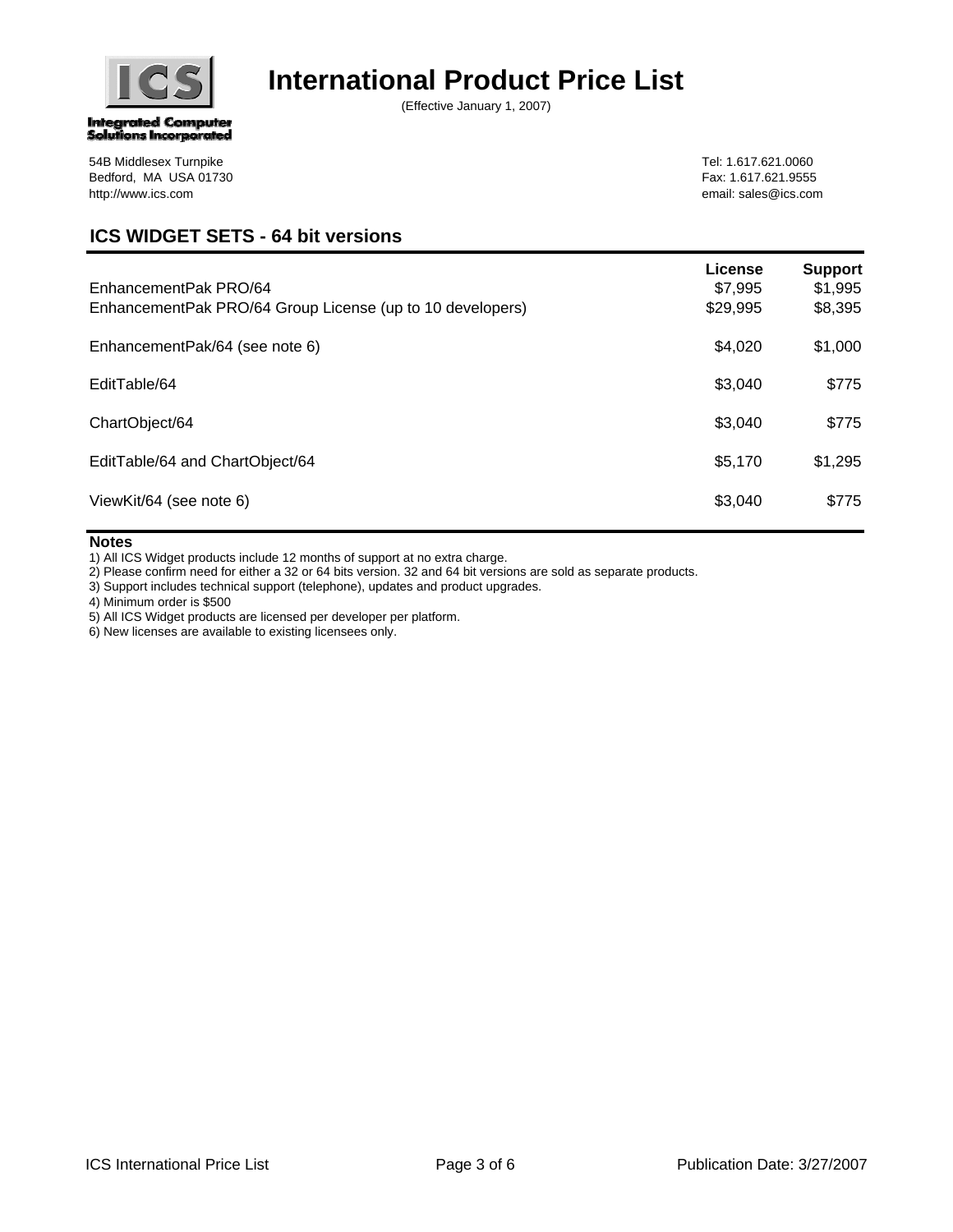

**MOTIF**

# **International Product Price List**

(Effective January 1, 2007)

Tel: 1.617.621.0060 Fax: 1.617.621.9555 email: sales@ics.com

|                                                | License | <b>Support</b> |
|------------------------------------------------|---------|----------------|
| ICS Motif for Solaris/SunOS (no documentation) |         |                |
| Motif Development Kit                          | \$635   | \$315          |
| <b>Motif Runtime</b>                           | \$165   | \$145          |
| <b>Premier Motif (no documentation)</b>        |         |                |
| Motif Development Kit                          | \$800   | \$625          |
| <b>Motif Runtime</b>                           | \$290   | \$230          |

#### **Notes**

1) All Motif and BX/Win products include 12 months of support at no extra charge.

2) Support includes technical support (telephone), updates and product upgrades.

3) Minimum order is \$500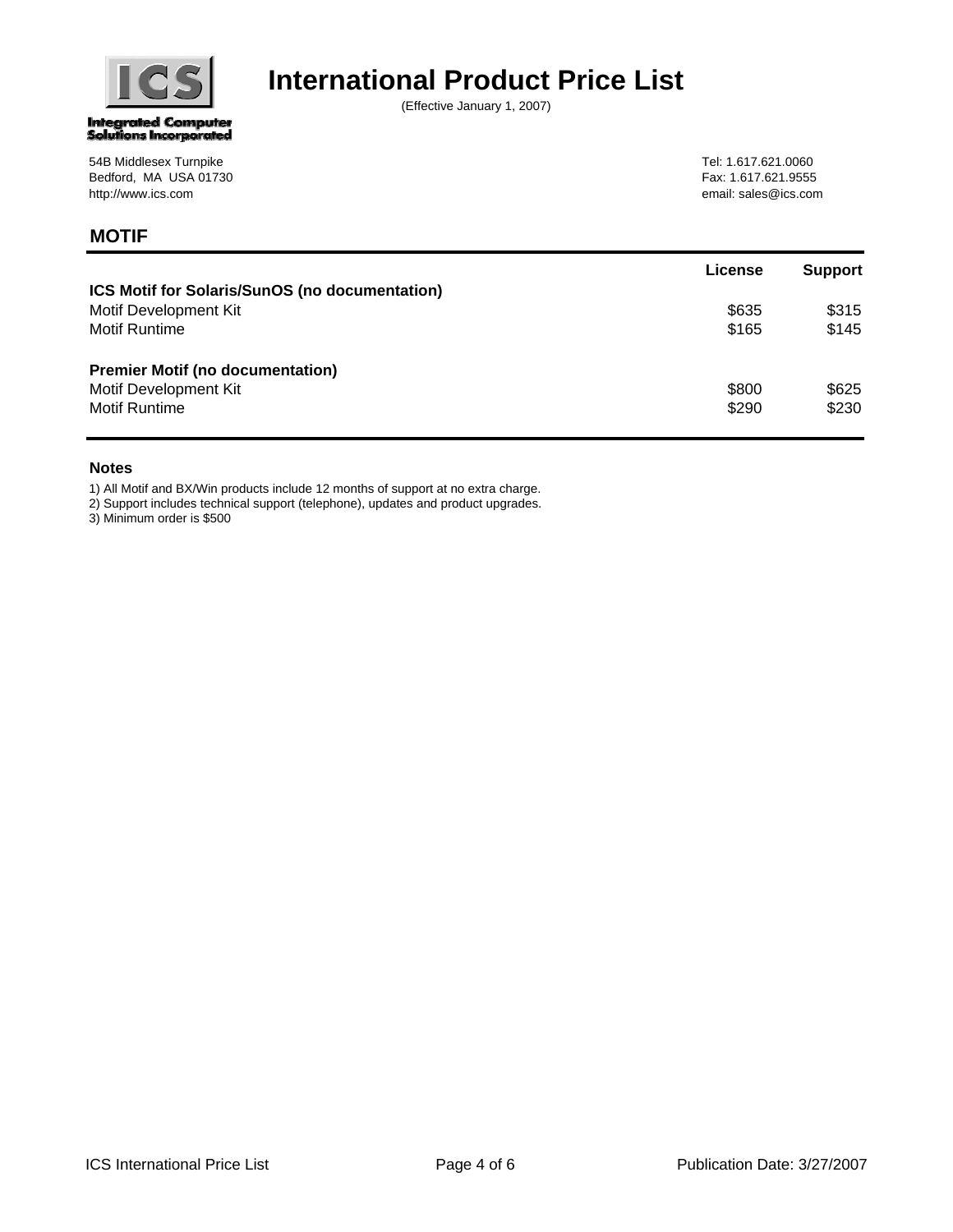

## **International Product Price List**

(Effective January 1, 2007)

Tel: 1.617.621.0060 Fax: 1.617.621.9555 email: sales@ics.com

| <b>Qt Addon Products</b>                   |          |                |
|--------------------------------------------|----------|----------------|
| <b>GraphPak for Qt</b>                     | License  | <b>Support</b> |
| Single Platform Developer License          | \$1,600  | \$480          |
| Duo Platform Developer License             | \$2,400  | \$720          |
| Trio Platform Developer License            | \$3,200  | \$960          |
| <b>KD Tools</b>                            |          |                |
| Single Platform Developer License          | \$1,200  | \$360          |
| Duo Platform Developer License             | \$1,800  | \$540          |
| Trio Platform Developer License            | \$2,400  | \$720          |
| QicsTable                                  |          |                |
| Single Platform Developer License          | \$1,600  | \$480          |
| Duo Platform Developer License             | \$2,400  | \$720          |
| Trio Platform Developer License            | \$3,200  | \$960          |
| Universal Deployment License for QicsTable | \$37,550 | \$11,150       |
| <b>KD Gantt</b>                            |          |                |
| Single Platform Developer License          | \$1,600  | \$480          |
| Duo Platform Developer License             | \$2,400  | \$720          |
| Trio Platform Developer License            | \$3,200  | \$960          |
| <b>KD Executor</b>                         |          |                |
| Single Platform Developer License          | \$2,000  | \$600          |
| Duo Platform Developer License             | \$3,000  | \$900          |
| Trio Platform Developer License            | \$4,000  | \$1,200        |

### **Notes**

1) All products for Qt include 12 months of support at no extra charge.

2) Products include source code.

3) Support includes technical support (telephone), updates and product upgrades.

4) Minimum order is \$500

5) Electronic delivery included in prices. Media and hardcopy documentation are available as an extra charge.

6) All products for Qt are priced per developer per platform type. Platform choice are: Windows, Unix/Linux, and MacOS X.